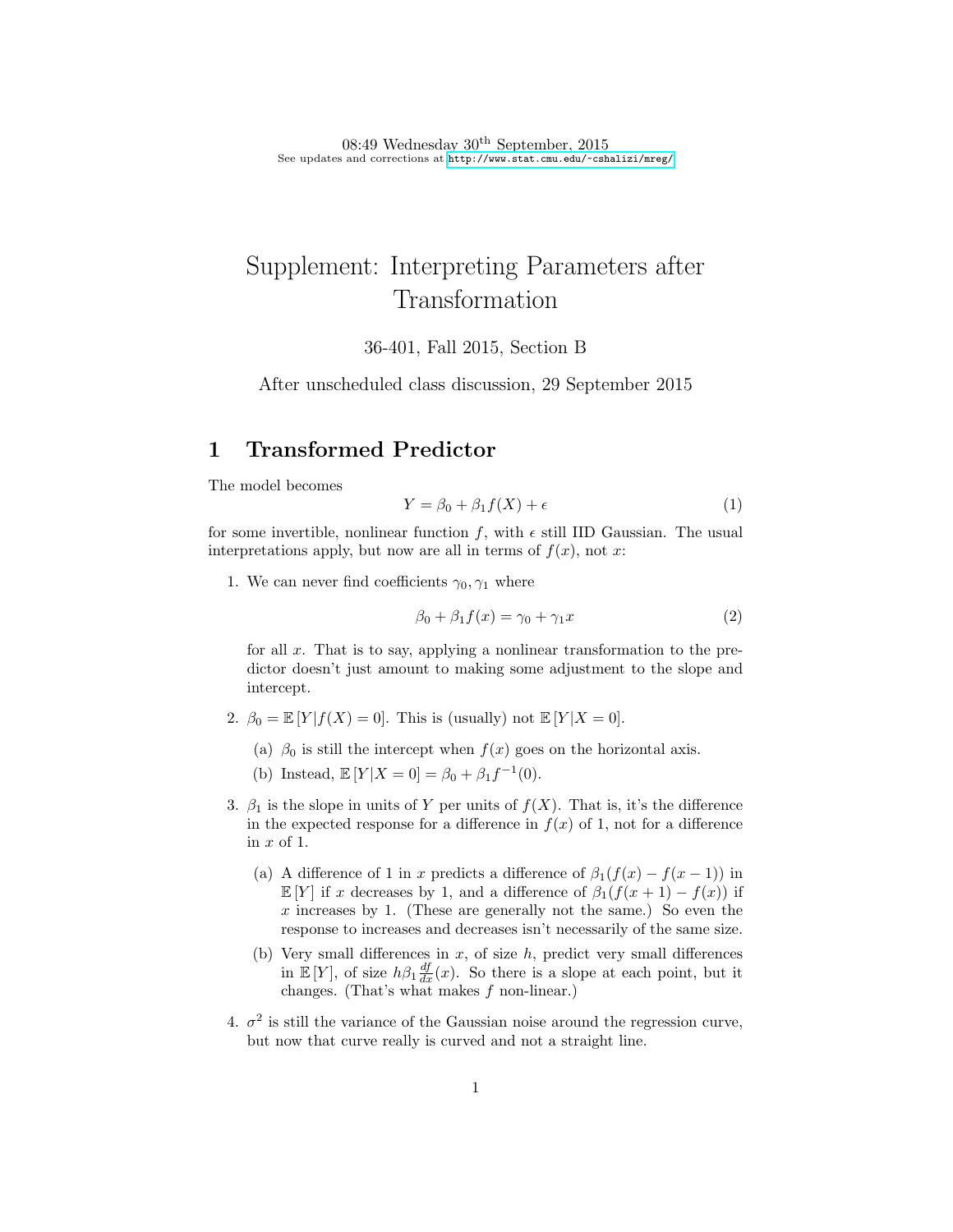- (a) A plot of  $y_i$  against  $x_i$  should not be a straight line.
- (b) A plot of  $e_i = y_i (\hat{\beta}_0 + \hat{\beta}_1 f(x_i))$  should still be a flat line around 0.

We estimate the model by transforming the data, going from  $(x_1, y_1), \ldots (x_n, y_n)$ to  $(f(x_1), y_1), \ldots (f(x_n), y_n)$ , and then running a regression of  $y_i$  on  $f(x_i)$ .

#### 1.1 Special case: Log transformation of the predictor

Suppose we select  $f = \log$ . Our model then is

$$
Y = \beta_0 + \beta_1 \log X + \epsilon \tag{3}
$$

In this setting,

- $\log X = 0$  means  $X = 1$ , so  $\beta_0 = \mathbb{E}[Y|X = 1]$ .
- A k unit change in  $\log x$  means multiplying x by  $e^k$ :

$$
k + \log x = \log e^k + \log x = \log xe^k \tag{4}
$$

Hence,  $\beta_1$  is the expected difference in Y for an e-fold change in X.

• The slope of  $E[Y]$  with respect to X decreases in x:

$$
\frac{d\mathbb{E}\left[Y|X=x\right]}{dx} = \frac{\beta_1}{x} \tag{5}
$$

## 2 Transforming the response

Again, we select an invertible, non-linear function  $g$ , and transform the response variable:

$$
g(Y) = \beta_0 + \beta_1 X + \epsilon \tag{6}
$$

All of the parameters retain their old interpretations in terms of  $g(Y)$ . None of them have their old interpretations in terms of  $Y$ . This is because the model for  $Y$  is now

$$
Y = g^{-1}(\beta_0 + \beta_1 X + \epsilon) \tag{7}
$$

1. We can never find coefficients  $\gamma_0, \gamma_1$  where

$$
\beta_0 + \beta_1 x = g(\gamma_0 + \gamma_1 x) \tag{8}
$$

for all x. That is to say, applying a nonlinear transformation to the response doesn't just amount to making some adjustment to the slope and intercept.

- 2.  $\beta_0 = \mathbb{E}[g(Y)|X=0]$ . Note that since g is not a linear function, neither is  $g^{-1}$ , and so  $\mathbb{E}[Y|X=0] \neq g^{-1}(\beta_0)$ .
- 3. More generally,  $\mathbb{E}[Y|X=x] \neq g^{-1}(\beta_0 + \beta_1 x)$ .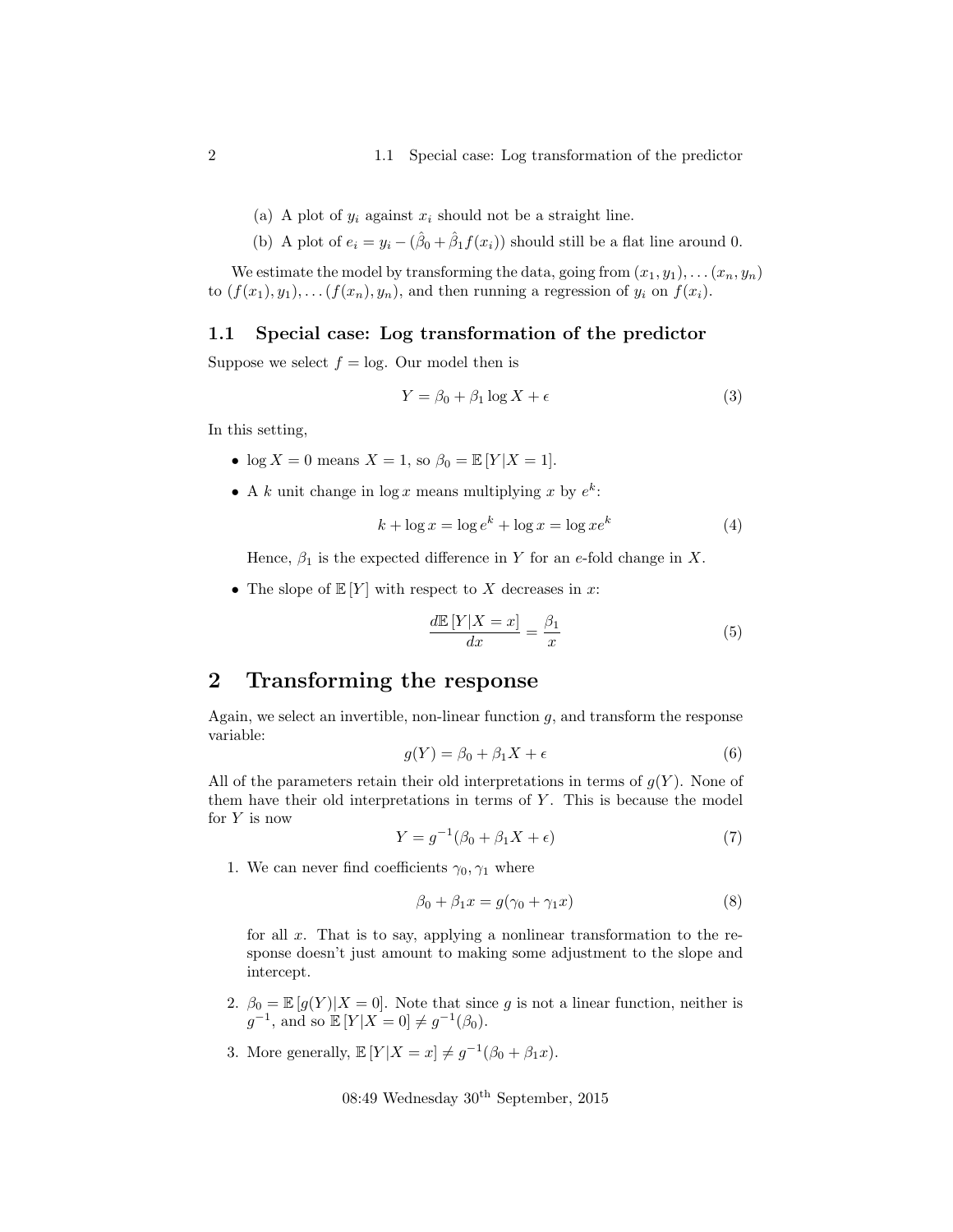- 3 2.1 Special case: log transformation of the response
	- (a) Since we're assuming  $\epsilon$  is Gaussian centered at 0, the median value of  $\epsilon = 0$ . Therefore, according to the model,

$$
\mathbb{P}\left(g(Y)\leq\beta_0+\beta_1x\mid X=x\right)=0.5\tag{9}
$$

Since  $g$  is invertible, it is therefore also true that

$$
\mathbb{P}\left(Y \le g^{-1}(\beta_0 + \beta_1 x) \mid X = x\right) = 0.5\tag{10}
$$

and the transformation can be simply undone for the conditional median, but not the conditional mean.

- (b) In particular,  $g^{-1}(\beta_0)$  is the conditional median of Y when  $X = 0$ .
- 4.  $\beta_1$  is the difference in the mean of  $g(Y)$  predicted by a 1 unit change in X.
	- (a) There is generally no simple interpretation of  $\beta_1$  for the original Y.
	- (b) By the argument above, increasing  $x$  by  $h$  predicts that the conditional median will change by  $g^{-1}(\beta_0 + \beta_1 x + \beta_1 h) - g^{-1}(\beta_0 + \beta_1 x)$ . This, generally speaking, does not simplify.
	- $(c)$  When the change h is very small, the change to the conditional median will tend towards  $h\beta_1 \frac{dg^{-1}(u)}{du}$  $\frac{1-u}{du}\bigg|_{u=\beta_0+\beta_1 x}.$
- 5.  $\sigma^2$  is the variance of the Gaussian noise around the regression line for  $g(Y)$ .
	- (a) Because  $g^{-1}$  is a nonlinear transformation, the noise around the regression curve for  $Y, g^{-1}(\beta_0 + \beta_1 x)$ , will not (in general) be Gaussian.
	- (b) In fact, the noise around that curve will generally not have mean zero, or constant variance, or even just be an additive perturbation around the curve. (See the example for the log transformation below.)
	- (c) A plot of Y against X will not show a straight line, though a plot of  $q(Y)$  against X should.
	- (d) Residuals for Y, calculated as  $y_i g^{-1}(\hat{\beta}_0 + \hat{\beta}_1 x_i)$  need not be centered at 0, or have constant variance, etc., etc.
	- (e) Residuals for the transformed response, calculated as  $g(y_i) (\hat{\beta}_0 +$  $\hat{\beta}_1 x_i$ , should show all the usual properties.

#### 2.1 Special case: log transformation of the response

If we select  $g = \log$ , the model becomes

$$
\log Y = \beta_0 + \beta_1 X + \epsilon \tag{11}
$$

and the interpretation simplifies slightly, especially on taking the inverse transformation:

$$
Y = e^{\beta_0 + \beta_1 X + \epsilon} = e^{\beta_0} e^{\beta_1 x} e^{\epsilon}
$$
\n(12)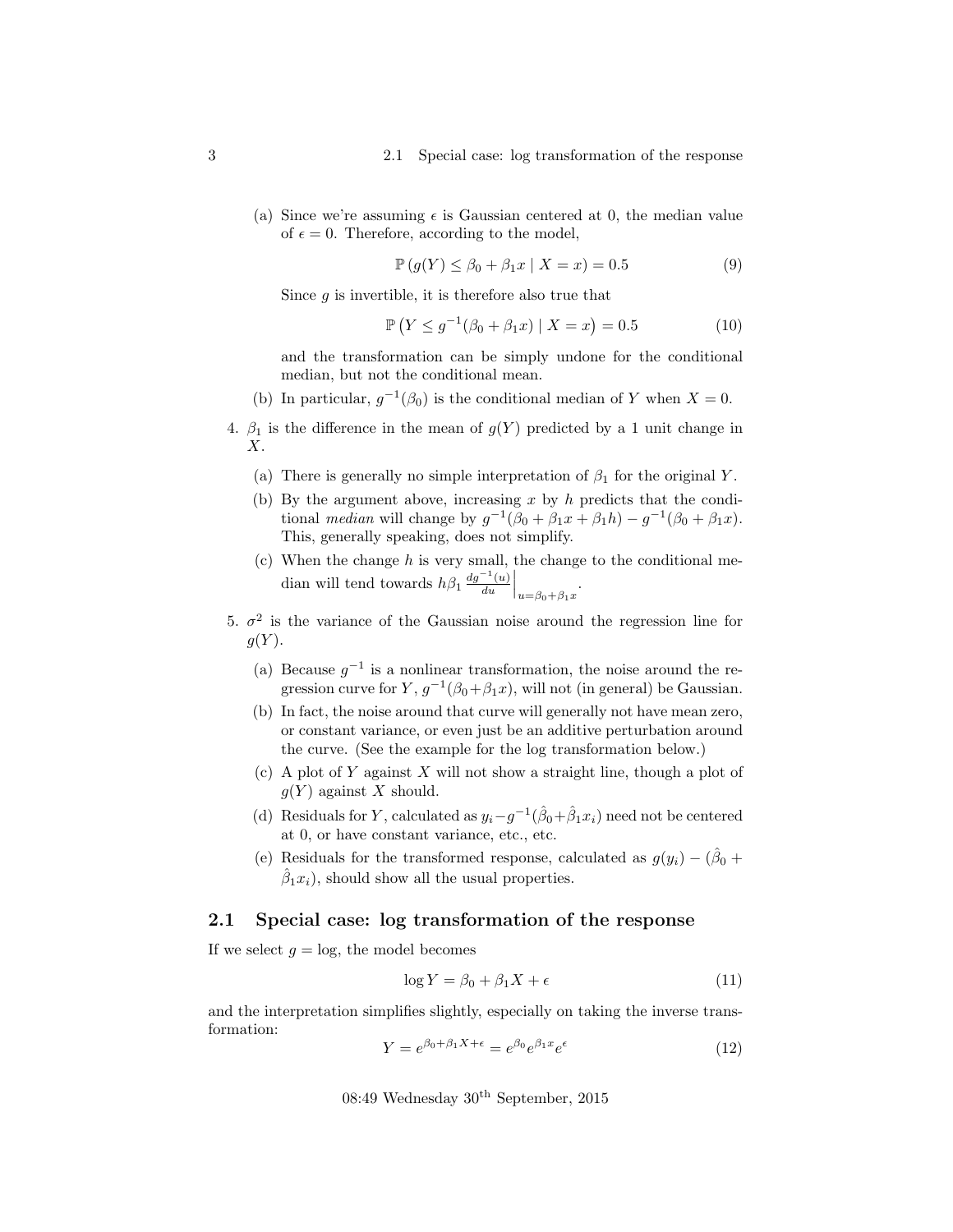- 1.  $e^{\beta_0}$  is the median value of Y when  $X = 0$ . It is common to abbreviate it as a single number, say  $y_0$ .
- 2. A one-unit increase in x predicts that Y should be larger by a factor of  $e^{\beta_1}$ . That is, additive, equal-size changes to  $x$  lead to multiplicative changes in  $Y$ .
- 3. The slope of Y with respect to x is  $\beta_1 e^{\beta_1 x}$ , so, again, there is no one answer to "what gets added to  $Y$  when  $x$  changes a little?"
- 4. Because  $\epsilon \sim N(0, \sigma^2)$ ,  $e^{\epsilon}$  is not Gaussian (no matter what mean and variance we might try). Rather, we say that  $e^{\epsilon}$  is **log-normal** or **log-**gaussian, because it's log is normal or Gaussian<sup>[1](#page-3-0)</sup> (R functions: dlnorm, plnorm, qlnorm, rlnorm). This is written  $e^{\epsilon} \sim LN(0, \sigma^2)$ , i.e., the lognormal is parameterized by the mean and variance of its log.
	- (a)  $e^{\epsilon} \geq 0$ , so the LN distribution is supported on the positive numbers, not (like the  $N$ ) the whole number line.
	- (b) It further follows that  $\mathbb{E}[e^{\epsilon}] > 0$ .
	- (c) By the argument above, the median of  $e^{\epsilon} = 1$ .
	- (d) Because making  $\epsilon < 0$  can only decrease  $e^{\epsilon}$  a little below 1 (at worst to 0), but making  $\epsilon > 0$  can increase  $e^{\epsilon}$  by a lot (up to  $\infty$ ), the distribution is skewed to the right.
	- (e) By directly using the transformation-of-variables formula (which you remember from your probability class), the probability density function of an  $LN(\mu, \sigma^2)$  distribution is

$$
\frac{1}{x\sqrt{2\pi\sigma^2}}e^{-\frac{1}{2}\frac{(\mu-\log x)^2}{\sigma^2}}\tag{13}
$$

(Figure [1\)](#page-4-0). By integration, then, one can show that the expectation of this distribution is  $e^{\mu+\sigma^2/2}$ , and its variance is  $e^{2\mu+\sigma^2}(e^{\sigma^2}-1)$ .

- (f) Specifically,  $\mathbb{E}[e^{\epsilon}] = \exp \sigma^2/2$ .
- (g) Similarly, Var  $[e^{\epsilon}] = e^{\sigma^2} (e^{\sigma^2} 1)$ .
- (h) The noise  $e^{\epsilon}$  multiplies the deterministic function  $e^{\beta_0 + \beta_1 x}$ , it does not add to it. Therefore we have

$$
\mathbb{E}\left[Y|X=x\right] = \mathbb{E}\left[e^{\beta_0 + \beta_1 x + \epsilon} \mid X = x\right] \tag{14}
$$

$$
= e^{\beta_0} e^{\beta_1 x} \mathbb{E} \left[ e^{\epsilon} \mid X = x \right] \tag{15}
$$

$$
= e^{\beta_0} e^{\beta_1 x} \mathbb{E} \left[ e^{\epsilon} \right] \tag{16}
$$

$$
e^{\sigma^2/2}e^{\beta_0}e^{\beta_1 x} \tag{17}
$$

$$
\text{Var}\left[Y|X=x\right] = \text{Var}\left[e^{\beta_0 + \beta_1 x} e^{\epsilon} \mid X=x\right] \tag{18}
$$

$$
= e^{2(\beta_0 + \beta_1 x)} \text{Var}\left[e^{\epsilon} \mid X = x\right] \tag{19}
$$

$$
= e^{\sigma^2} (e^{\sigma^2} - 1) e^{2(\beta_0 + \beta_1 x)}
$$
\n(20)

 $=$ 

<span id="page-3-0"></span><sup>&</sup>lt;sup>1</sup> Some people prefer to call  $e^{\epsilon}$  "anti-log-normal", which has a kind of logic to it, but they're very much a minority.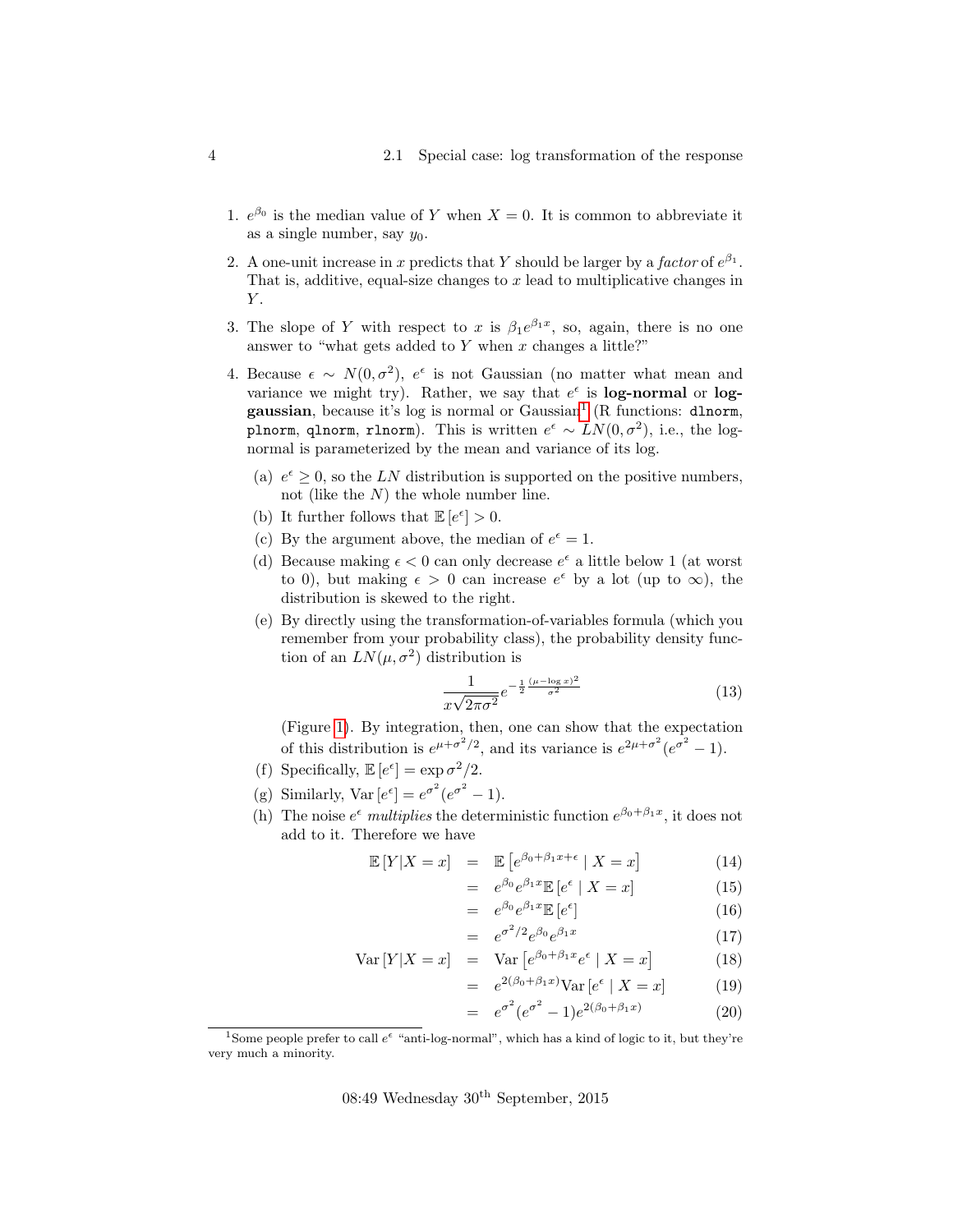<span id="page-4-0"></span>

 $curve(dnorm(x,0,1),from=1e-4,to=10)$  $curve(dlnorm(x,0,1), from=1e-4, to=10, log="x")$  $curve(dlnorm(x,0,1), from = 1e-4, to = 10, log = "y")$ curve(dlnorm(x,0,1),from=1e-4,to=10, log="xy")  $par(mfrow=c(1,1))$  # Restore usual plot playout for later

FIGURE 1: Probability density function of the standard log-normal distribution,  $LN(0, 1)$ . Top left: ordinary (linear) scale on both axes; top right: log scale on horizontal axis; bottom left: log scale on vertical axis; bottom right: log scale on both axes.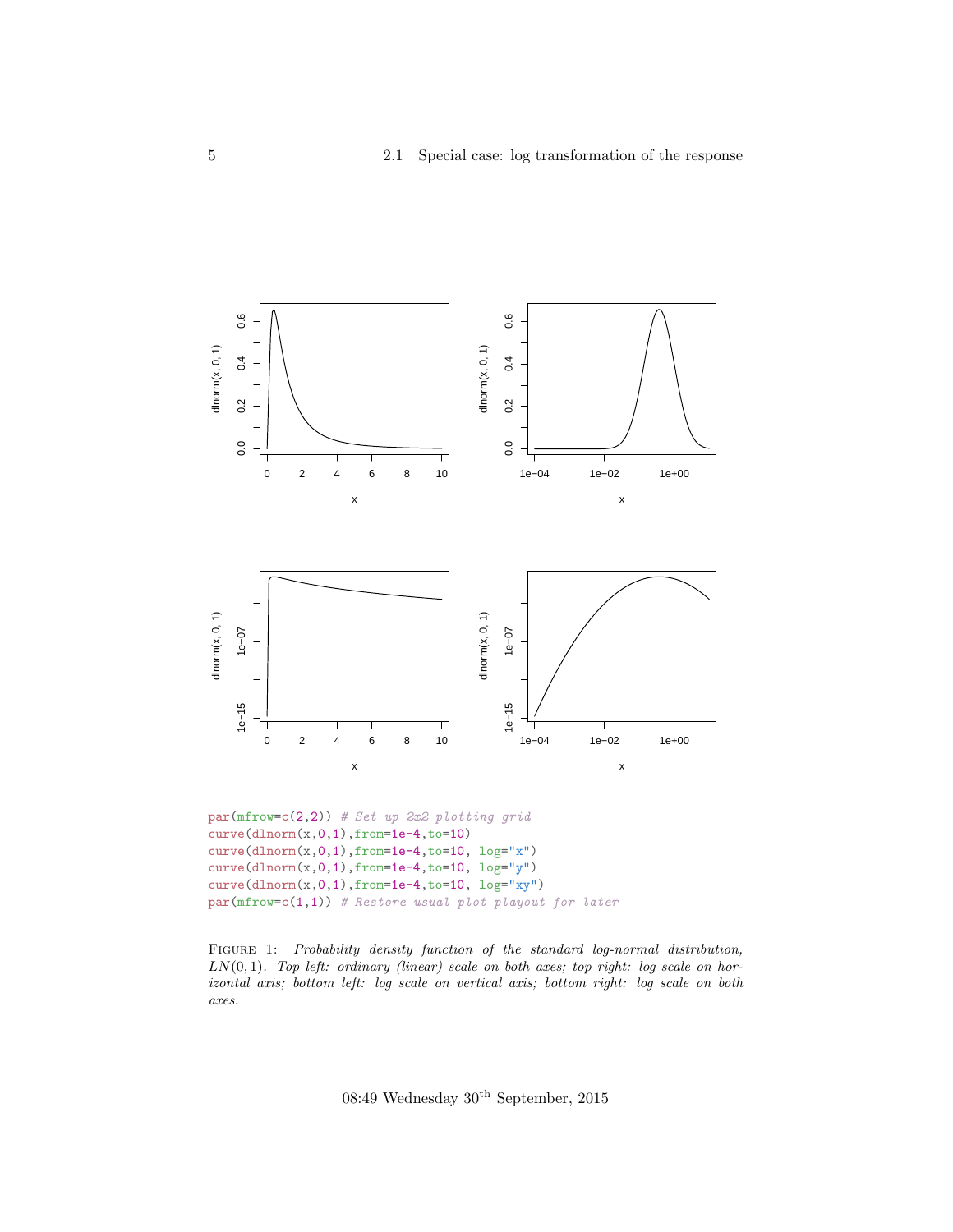## 3 Transforming both predictor and response

The model is

$$
g(Y) = \beta_0 + \beta_1 f(X) + \epsilon \tag{21}
$$

All the considerations of both the previous sections apply.

- 1. If this model applies, no linear model also applies.
- 2.  $\beta_0 = \mathbb{E}[g(Y)|f(X) = 0].$
- 3.  $\beta_1$  is the slope of the curve of  $g(Y)$  against  $f(X)$ .
	- (a) There is generally no simple way to express this in terms of the original variables.
	- (b) There is also generally no simple way to write the slope of the curve of  $Y$  on  $X$ .
- 4.  $\sigma^2$  is the variance of the Gaussian noise around the line of  $g(Y)$  against  $f(X)$ . The distribution of Y around its curve against  $f(X)$ , let alone against  $X$ , is generally not even additive.
- 5. The function  $g^{-1}(\beta_0 + \beta_1 f(x))$  continues to give the conditional median of Y.

### 3.1 Special case: log of both predictor and response

The model is

$$
\log Y = \beta_0 + \beta_1 \log X + \epsilon \tag{22}
$$

Undo the log on both sides:

$$
Y = e^{\beta_0} X^{\beta_1} e^{\epsilon} \tag{23}
$$

Because this says that  $Y$  is some power of  $X$ , up to noise, this sort of model is often called a power law.

Abbreviate  $e^{\beta_0}$  by  $y_0$ . Then, in the power law model with log-normal noise,

- 1.  $y_0$  is the median value of Y when  $X = 1$ .
- 2.  $\beta_1$  is the slope of log Y against log X. It is also power to which we raise  $X$  to get the systematic part of  $Y$ .
	- (a) In the jargon, one says that "Y scales like  $X^{\beta_1}$ ".
	- (b) Ignore the noise temporarily, so we have a deterministic relationship  $y = y_0 x^{\beta_1}$ . A small difference in x, say dx, means a fractional difference of  $dx/x$ . The ratio of the fractional difference in y,  $dy/y$  to the